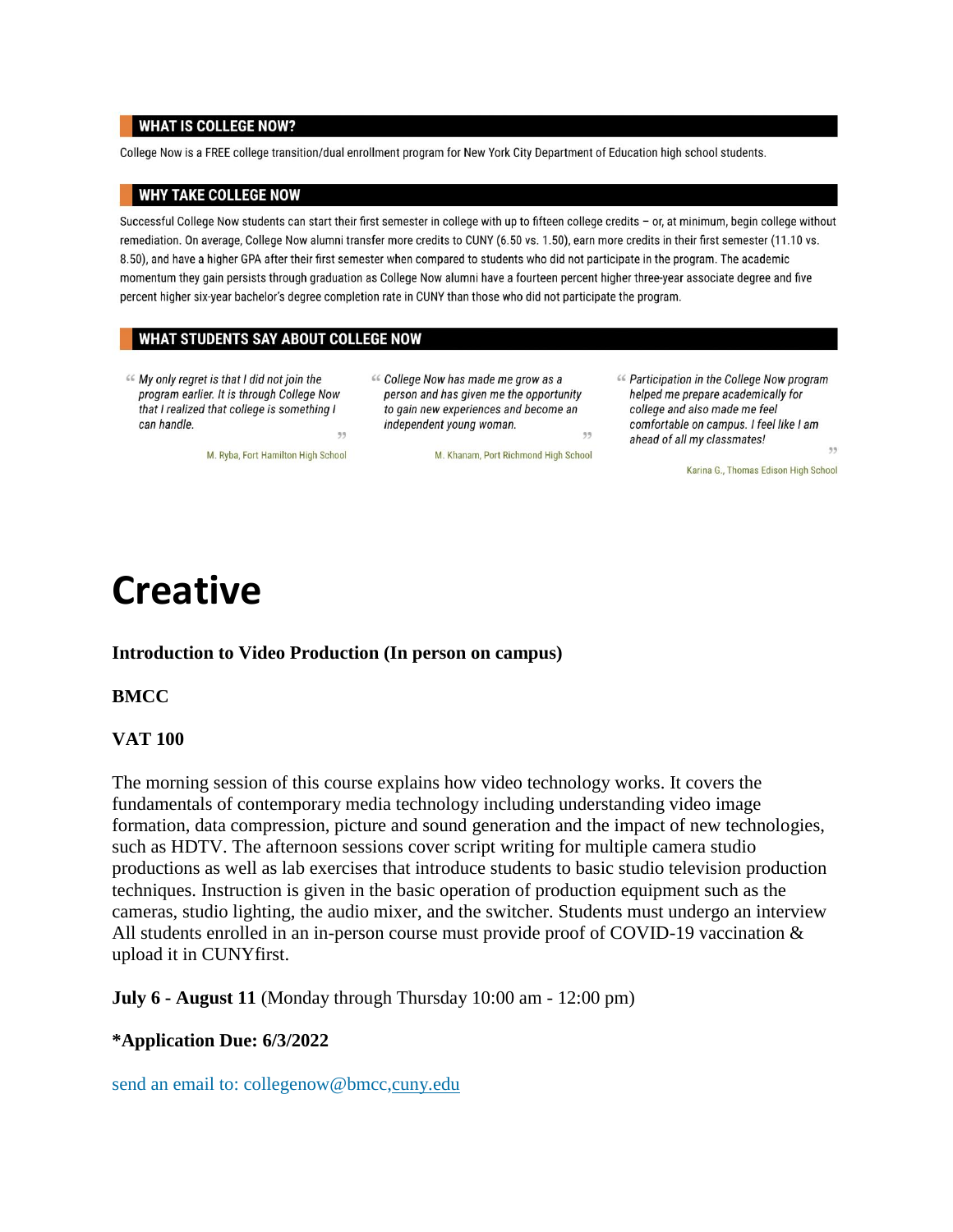#### **Explorations in Architecture (In person on campus)**

#### **City College**

### **AES 19903**

This architecture and design program involves a series of exercises that incorporate issues of critical thinking, aesthetics, structural integrity and the inherent properties of materials. There will be readings that correspond to the curriculum. Students will be assigned design projects that will culminate in an exhibition, presentation and critique

Minimum GPA 80, applicants without NYS Regents and/or PSAT/SAT or ACT scores must have an overall 75 GPA in English, in addition to an overall 80 GPA. Students must have completed three academic semesters of high school. All students enrolled in an in-person course must provide proof of COVID-19 vaccination & upload it in CUNYfirst.

**June 30 - August 4** (Monday through Thursday 9:00 a.m. - 12:00 p.m.)

**\*Application Due: 5/5/2022**

https://bit.ly/ccnycollegenow

#### **Culinary Concepts (In person on campus)**

#### **Kingsborough**

### **CA 99**

Introduces core culinary procedures. Including reading and converting recipes, measuring and substitution ingredients, and shifting from small-scale to large-scale recipe production. Minimum of 75% and above GPA, passing grade one high school math course plus one previous culinary credit course. All students enrolled in an in-person course must provide proof of COVID-19 vaccination & upload it in CUNYfirst.

**July 5 - August 1** (Monday through Thursday 9:00 am - 12:00 pm)

#### **\*Application Due: 5/30/2022**

send an email to: atbetancourt@kbcc.cuny.edu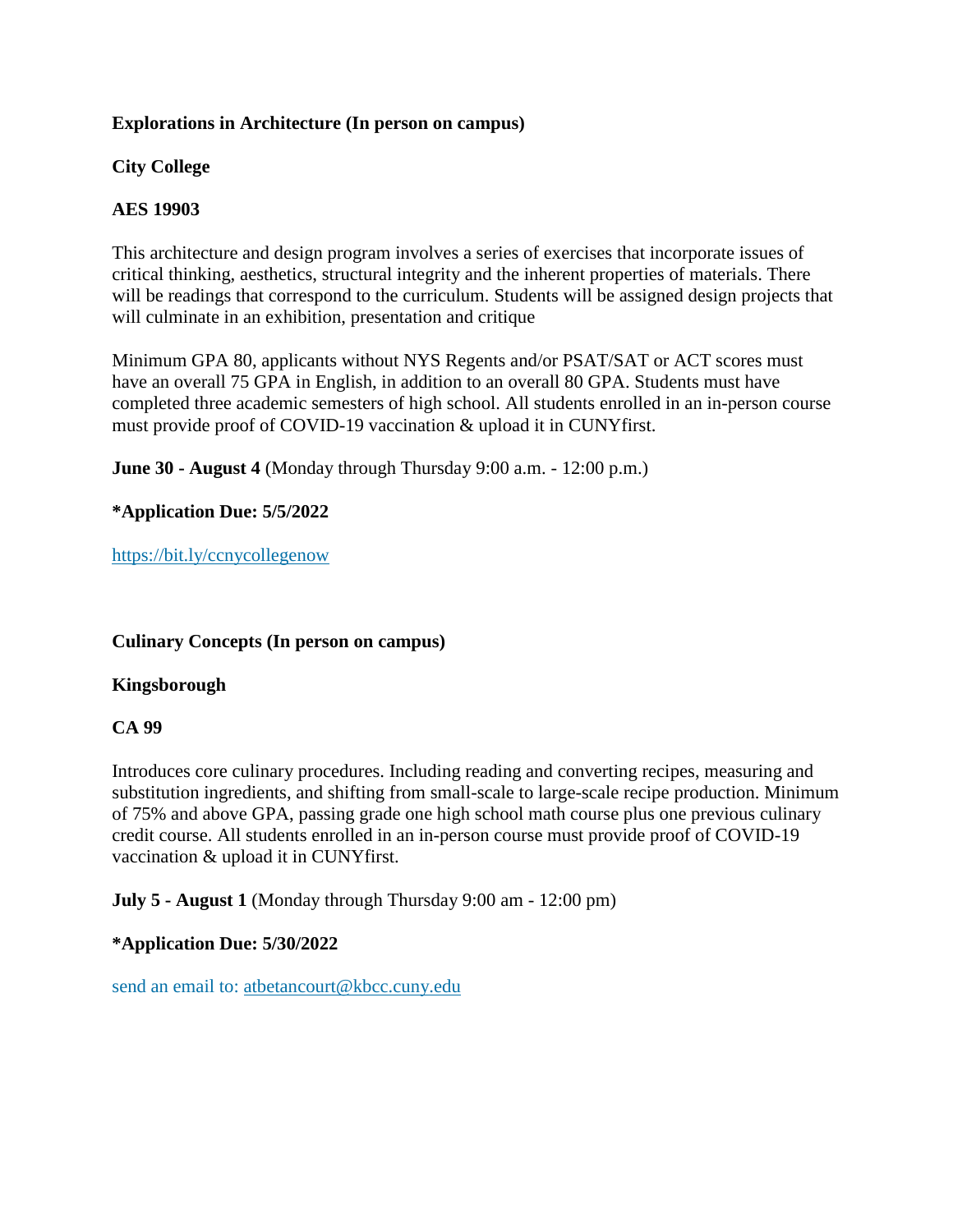#### **Dance Perspectives (In person on campus)**

### **Lehman**

## **DNC 235**

The nature of dance, its forms, practices, and purposes, and its relevance to society. Students will present a dance performance at the end of the summer program. No experience required. High School average of 80+ All students enrolled in an in-person course must provide proof of COVID-19 vaccination & upload it in CUNYfirst.

**July 5 - August 4** (Monday through Thursday 9:30 am - 12:30 pm)

## **\*Application Due: 5/13/2022**

https://tinyurl.com/Lehman-Summer-Arts

### **The Art of Theatre (In person on campus)**

### **Lehman**

## **THE 241**

Examination of the nature of live theatre: its forms, practices, and purposes, and its relevance to society. Students will present a theatre performance at the end of the program. No experience required. High School average of 80+ All students enrolled in an in-person course must provide proof of COVID-19 vaccination & upload it in CUNYfirst.

**July 5 - August 4** (Monday through Thursday 9:30 am - 12:30 pm)

### **\*Application Due: 5/13/2022**

https://tinyurl.com/Lehman-Summer-Arts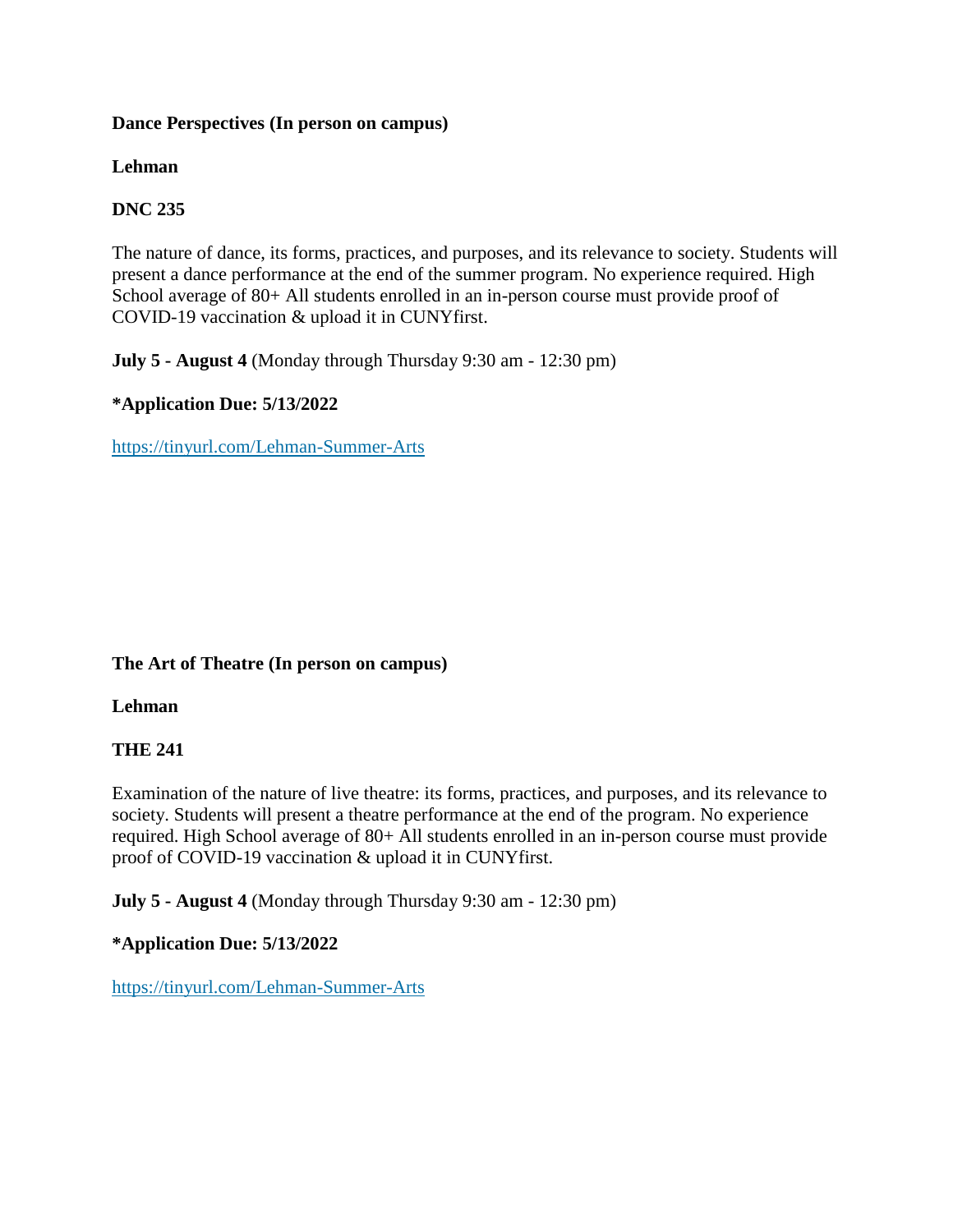## **Creating Smartphone Applications (Online)**

#### **Queensborough**

## **ET 570**

This course introduces the use and features of smartphones in modern life and how to create working applications. Students create apps using existing modules and building blocks. No programming knowledge is necessary. Basics of the HTML, CSS, and JavaScript programming language will introduce the students to the needs of more advanced apps.

**July 1 - August 4** (Monday through Thursday 10:00 am - 12:00 pm)

### **\*Application Due: 5/31/2022**

Juniors and seniors should fill out the application at: https://www.qcc.cuny.edu/cnApp/ .

# **Science**

### **Herbs: Nature's Pharmacy- IS 220**

### **Queensborough-online**

Application deadline: 05/31/2022

July 1 - August 4 Monday through Thursday 10:00 am - 12:30 pm

This course will introduce the health care student to general concepts underlying the use of vitamins, minerals and herbs within a holistic health framework. Current research on the safety and efficacy of these supplements will be examined as well as the regulations governing them.

Juniors and seniors should fill out the application at: https://www.qcc.cuny.edu/cnApp/ .